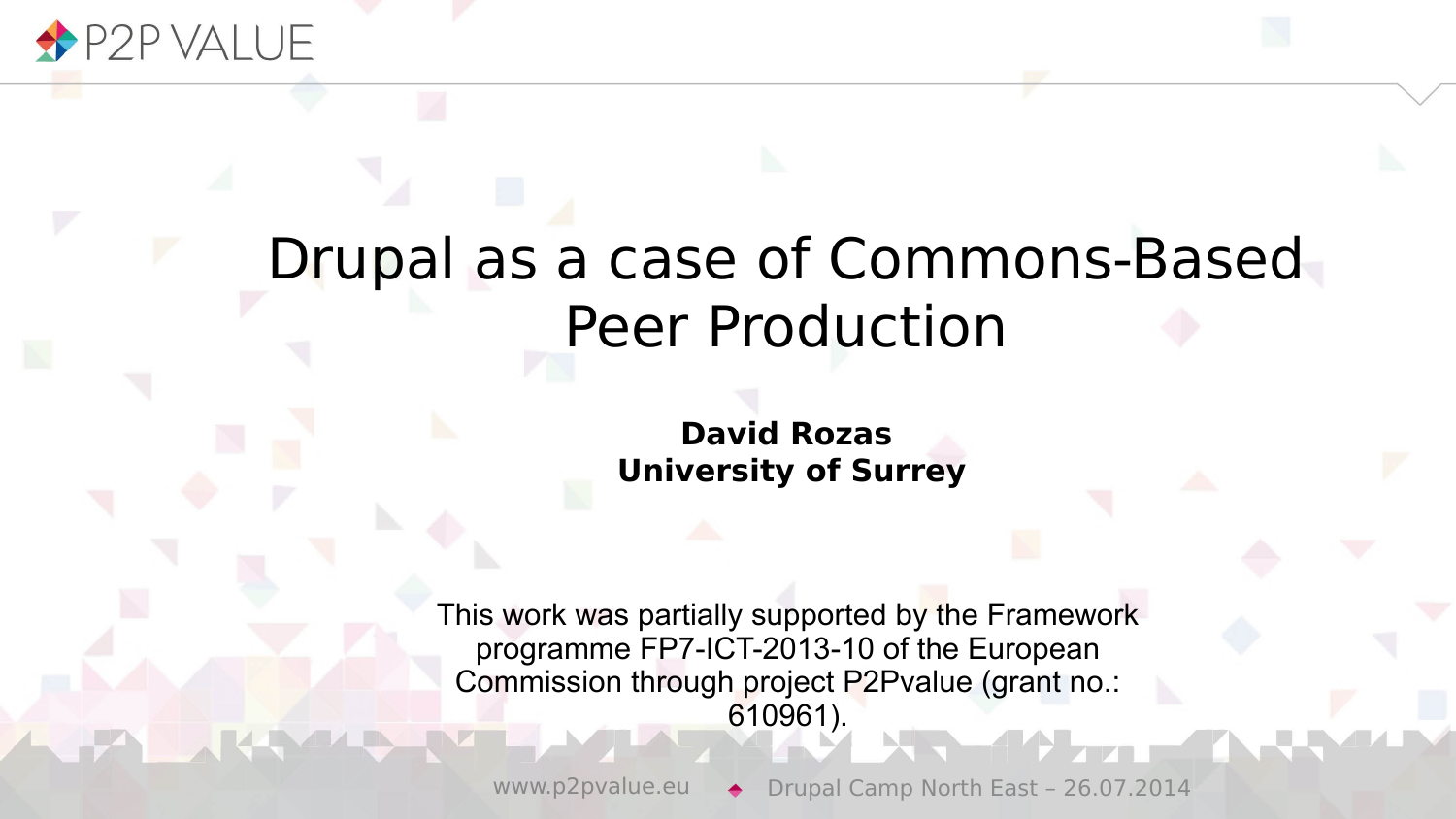

# Who am I?

- Free software enthusiast
- Working as a Drupal site builder/developer for the past 4 years
- Background in CS (@URJC [Spain], @NTNU [Norway])
- Currently studying a PhD in Sociology @UniS [UK]: analysing the Drupal community from a sociological perspective, as part of the wider phenomena of CBPP
- Collaborating with the FP7 EU project P2Pvalue
- +info|contact:
	- **@drozas**
	- [www.davidrozas.com](http://www.davidrozas.com/)
	- [drozas@surrey.ac.uk](mailto:drozas@surrey.ac.uk)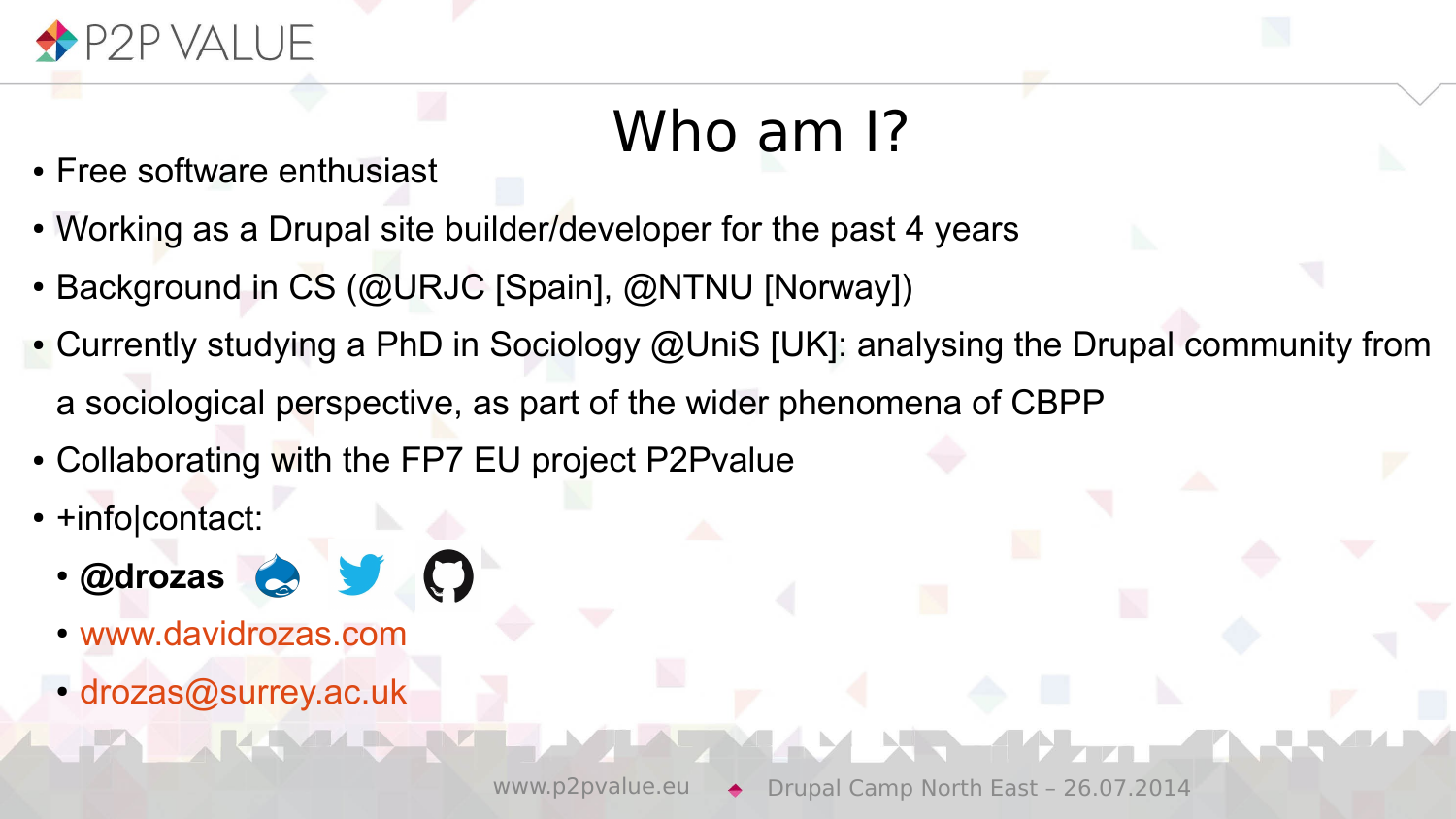

# **Outline**

- The study of the Drupal community in Academia
- Introducing the commons and CBPP
- Drupal as a CBPP community
- Conclusions
- **Questions**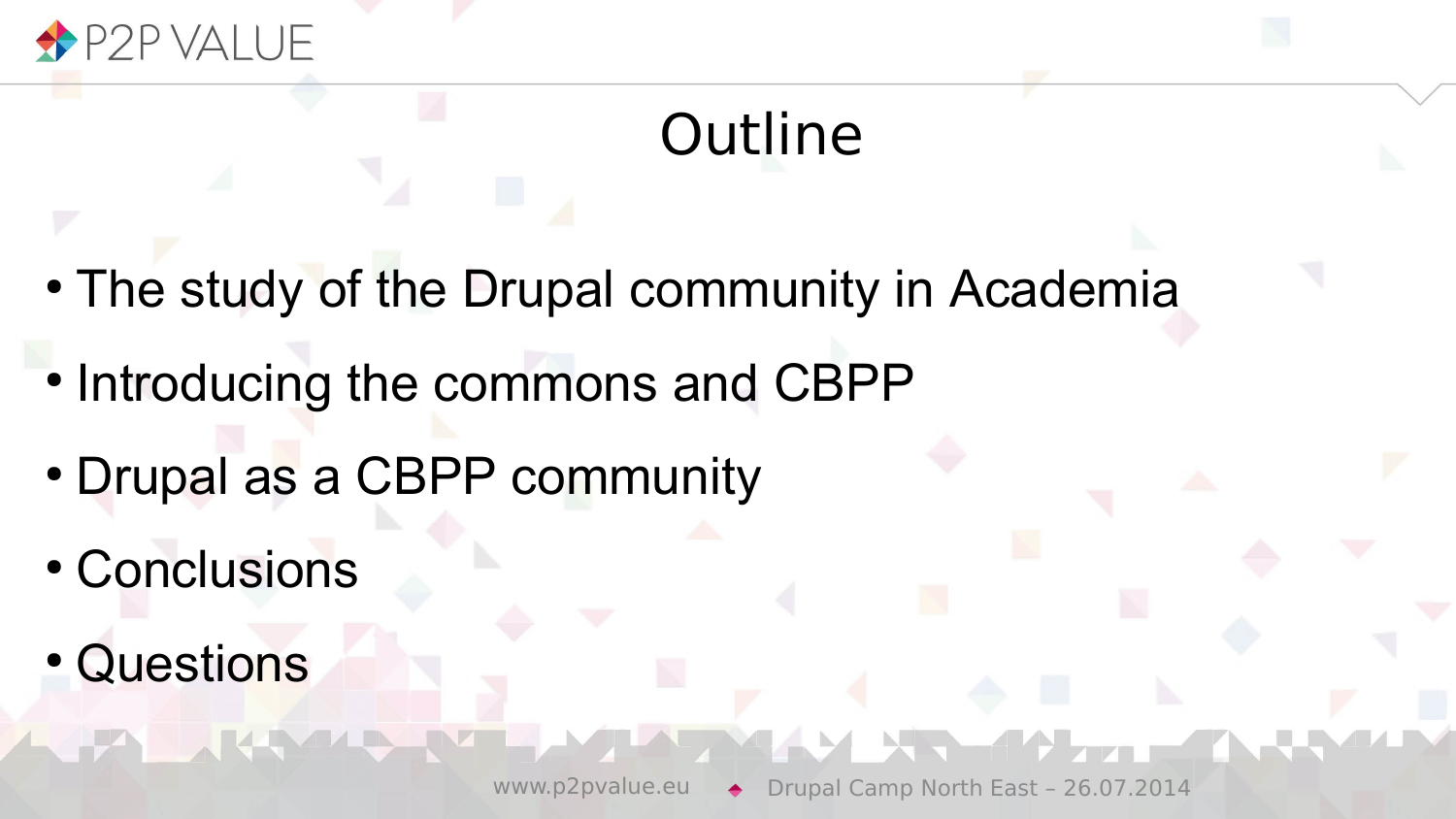

## Academic research on Drupal

- Rich literature on FLOSS (Free/Libre Open Source Software)
- Krogh and Hippel (2006) identified three main research streams:
	- Motivations for contributors
	- Governance, organization and innovation process
	- Competitive dynamics
- Incremental interest in Drupal as a case study. Some **compelling examples**.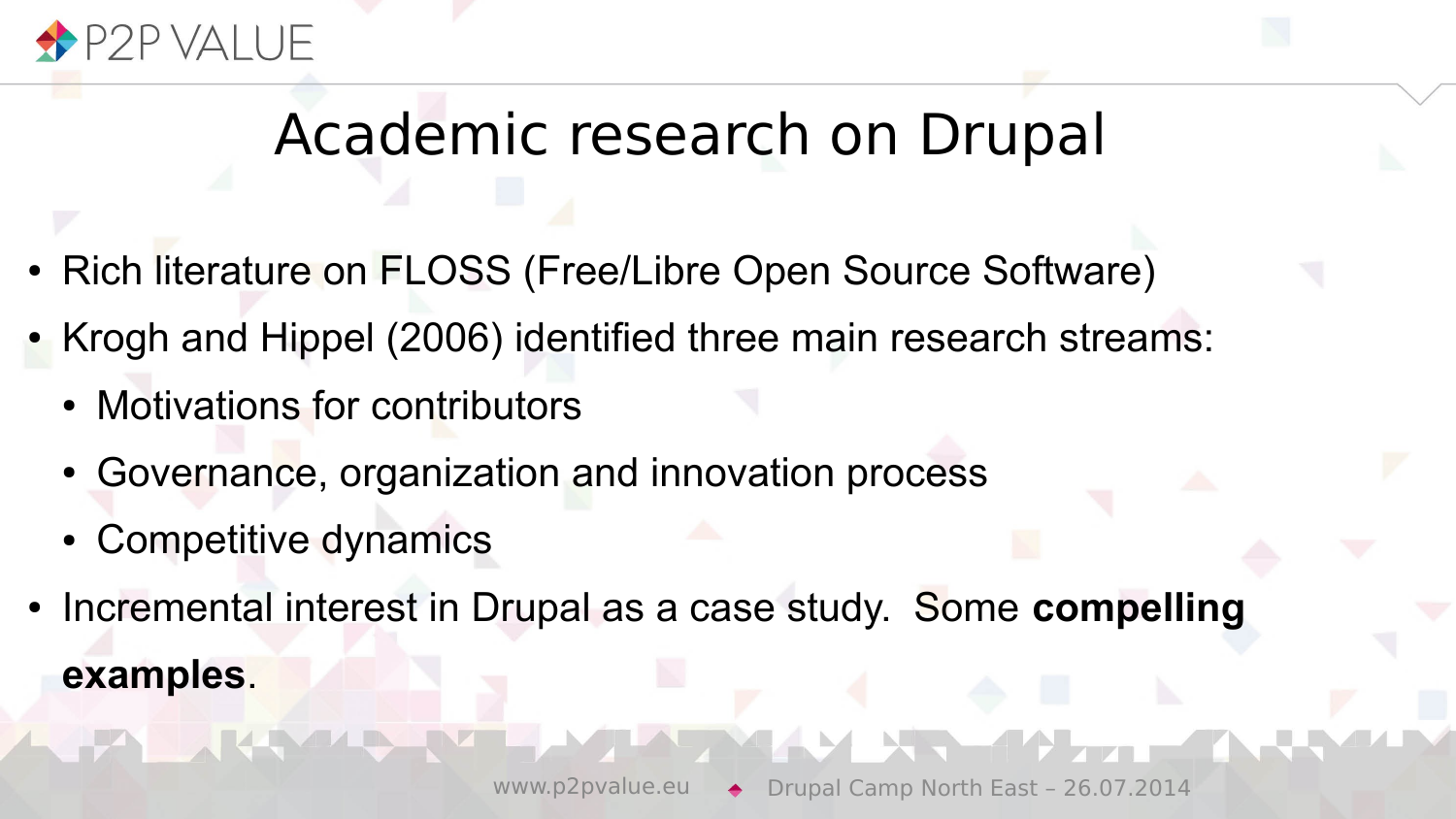

- Huang, Le, and Panchal (2011):
	- Social Network Analysis to study the structure of the Drupal community: networks of people and networks of modules
	- Drupal community has the characteristics of a scale-free network (follows a power law)
	- Underlying mechanism of preferential attachment to contribute to existing projects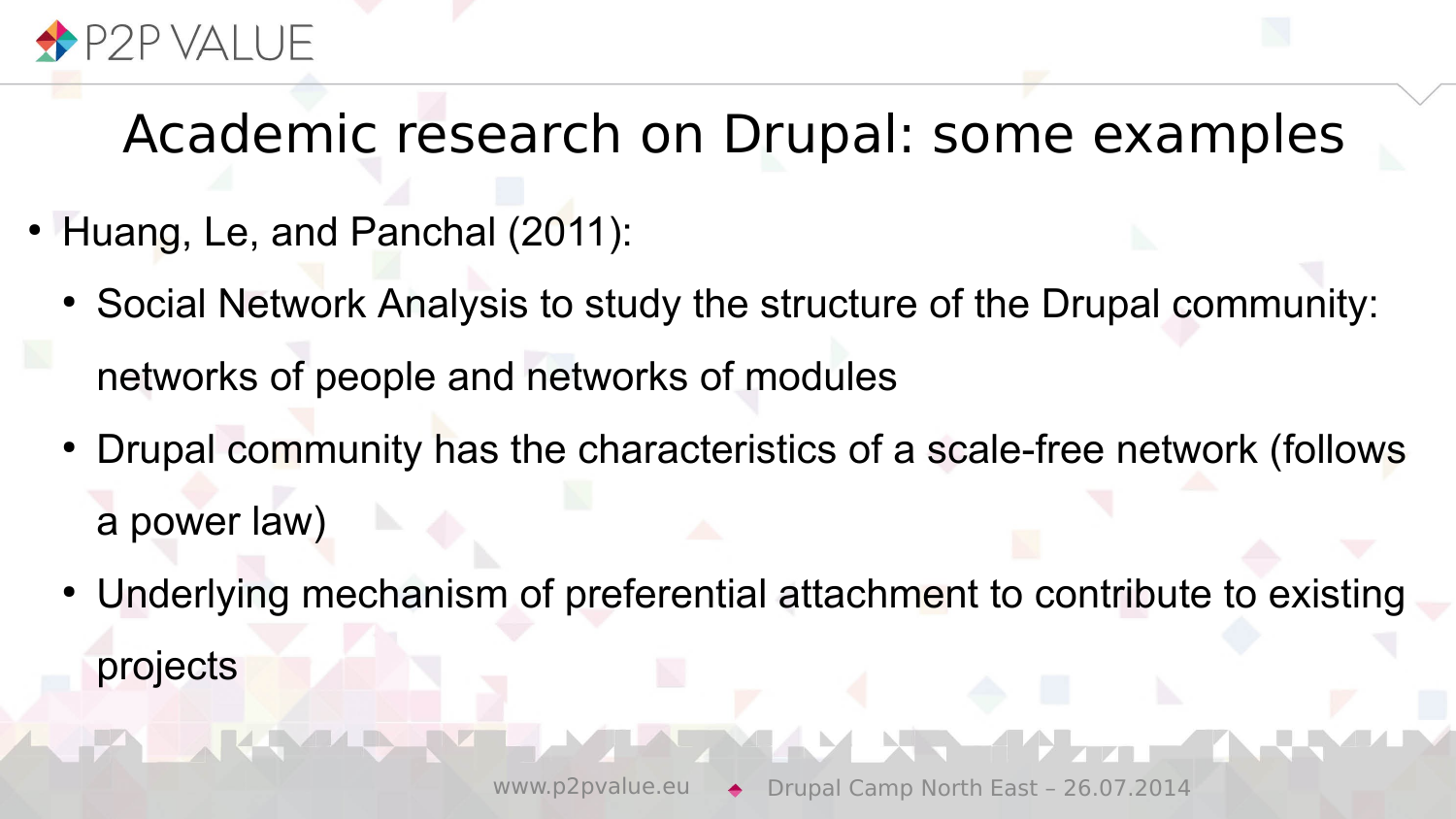

- $\bullet$  Moghaddam, R. Z., Bailey, B., & Fu, W.-T. (2012)
	- Interviews with Drupal and Ubuntu designers and developers + collection of online
	- data to study how consensus is built (focusing on UI design discussions)
	- Invitation of participants with strong social connections when consensus is not reached
	- Key role of personal interactions to build consensus
	- Comments from more experienced users and/or socially closer ones are more valued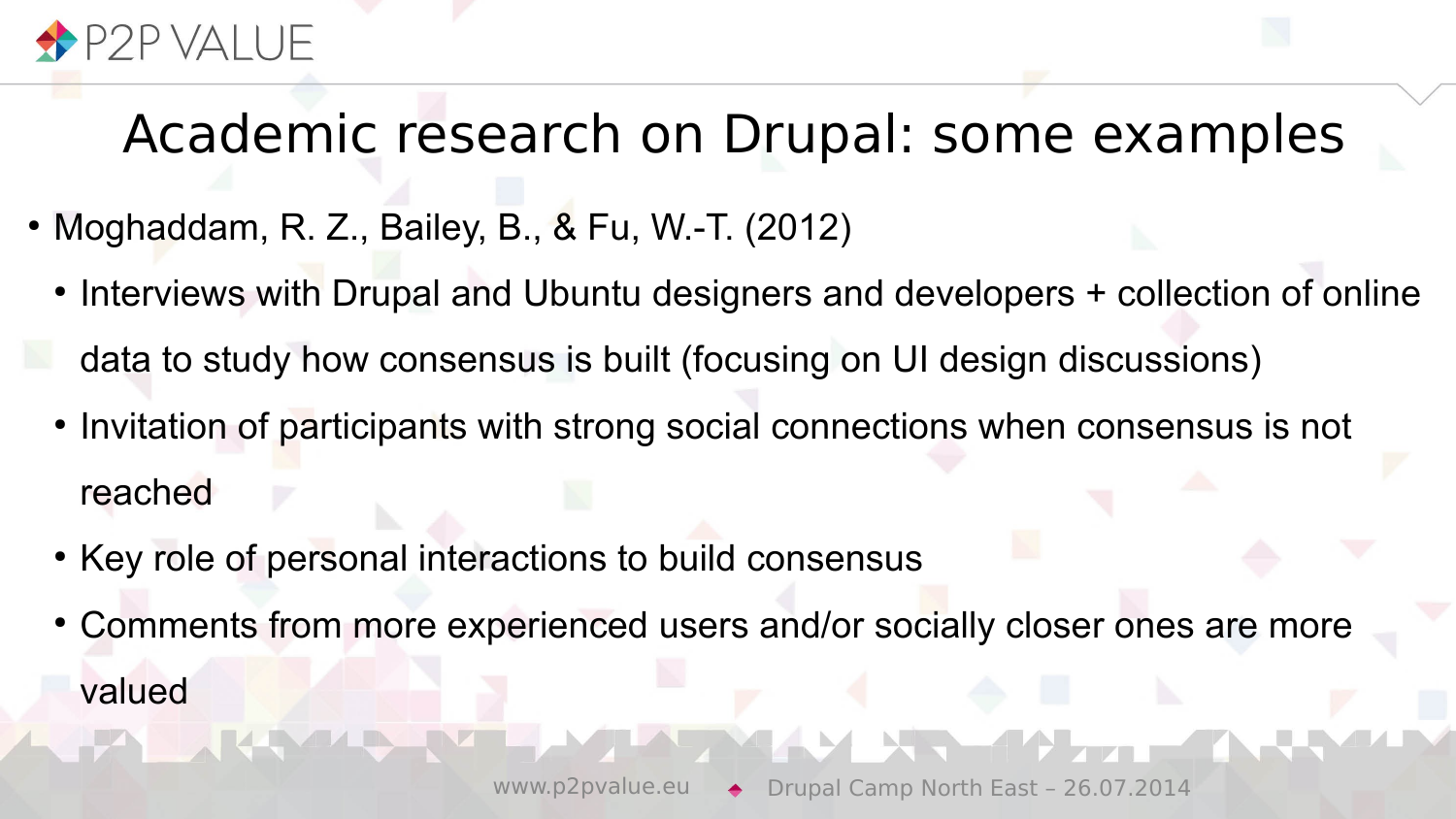

- Nordin and Meir (2013)
	- Pilot study (surveys) to study the motivations of Drupal contributors
	- Looking at the nature of contribution and barriers to contribute:
		- Lack of coding skills
		- Not clear how to do it
		- Skills not related to coding not properly valued
- **New survey!**: [https://bentley.co1.qualtrics.com/SE/?SID=SV\\_867YnDNqpOkp6HX](https://bentley.co1.qualtrics.com/SE/?SID=SV_867YnDNqpOkp6HX)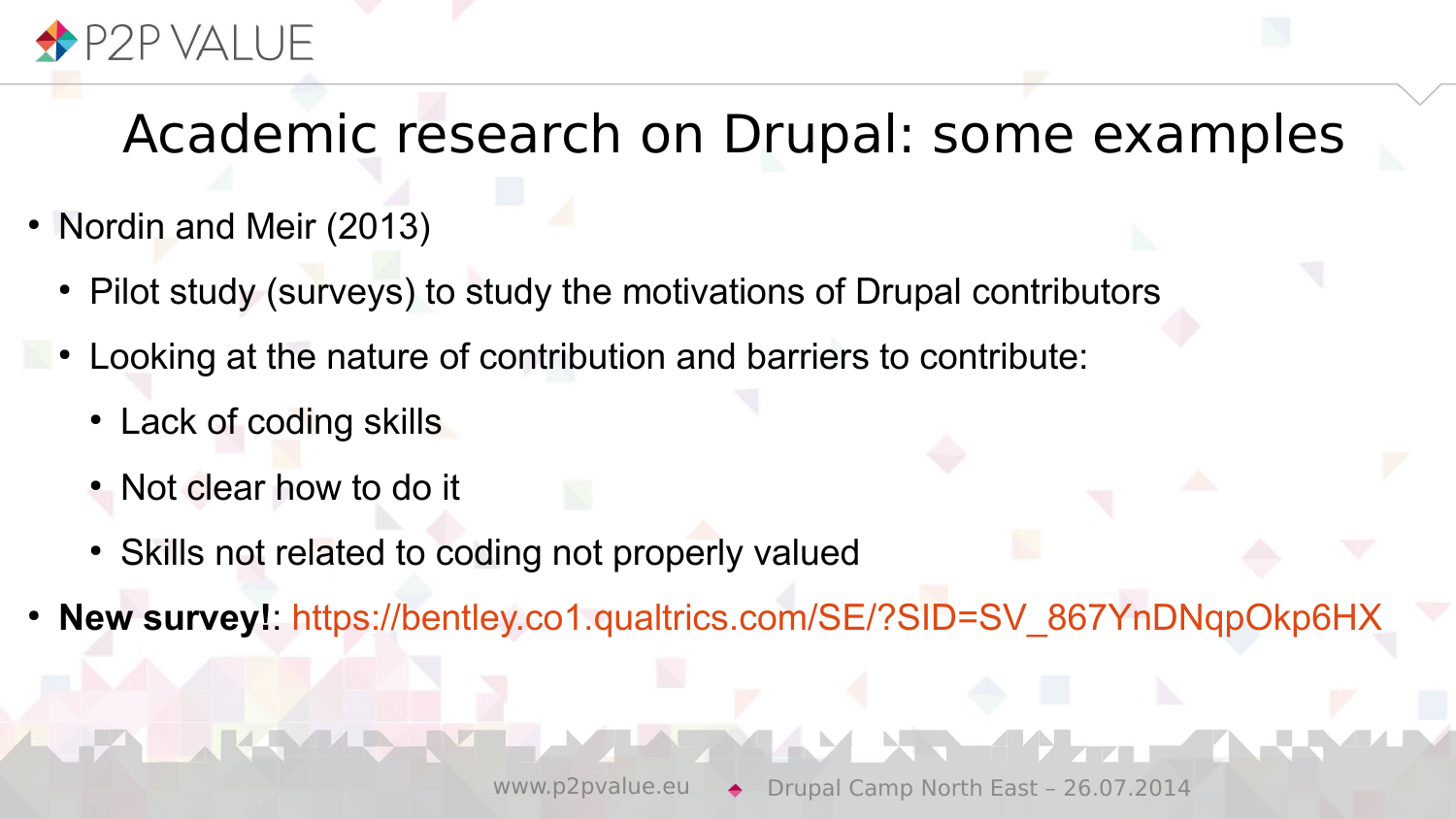

- $\cdot$  Sims (2013)
	- Combination of quantitative and qualitative methods to study relationships between firms and the Drupal community
	- Firms using Drupal code are more productive
	- Few "free-riders": high correlation between taking and giving back (code, help)
	- Giving code creates stronger social relationships than giving help
- Blogging at DA: <https://assoc.drupal.org/blog/jonsims/business-side-drupal-research-journey>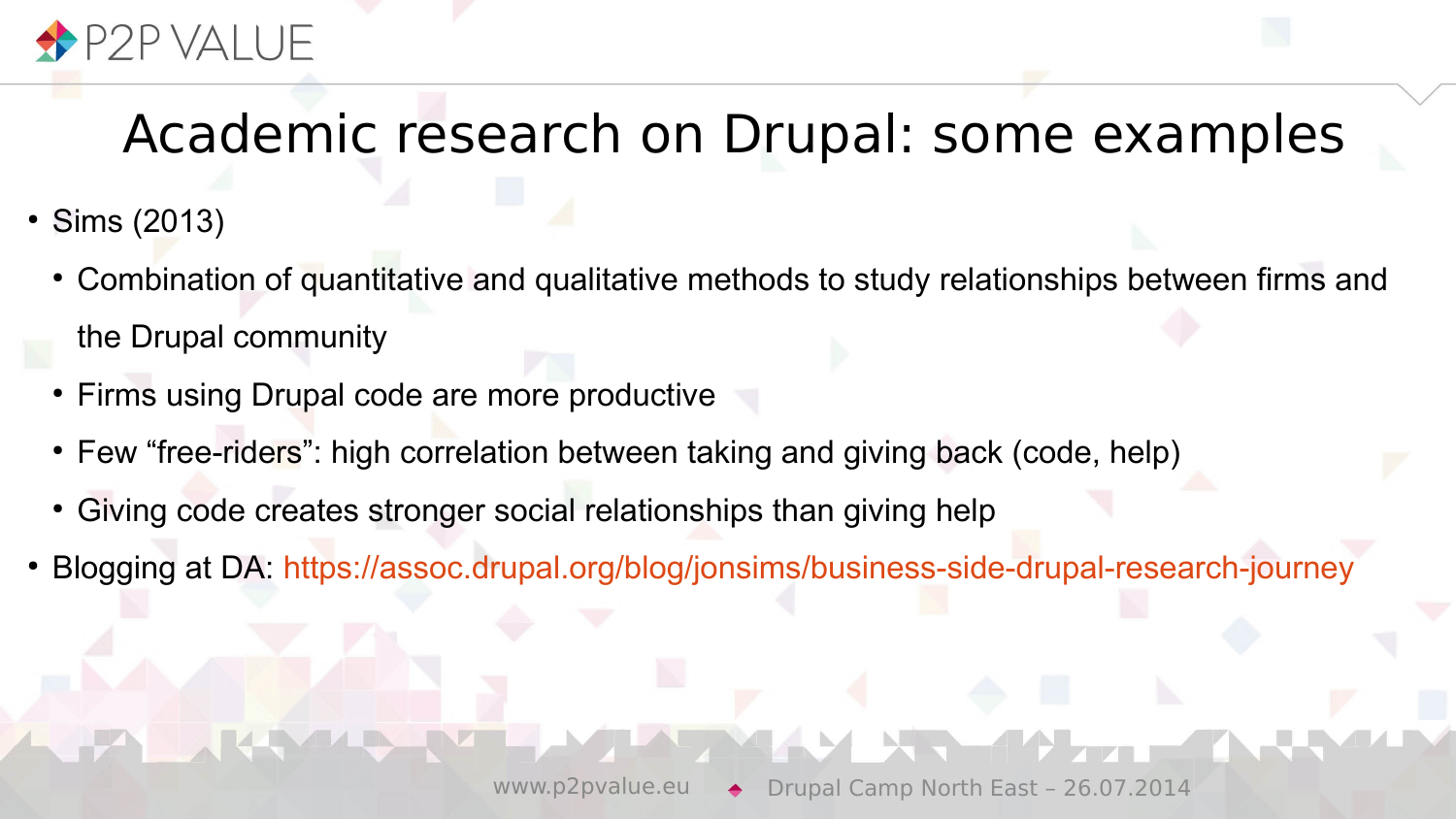

#### Drupal as a CBPP community

- What are the commons?
- What is Commons-Based Peer Production?
- Quick overview of my current research: pilot study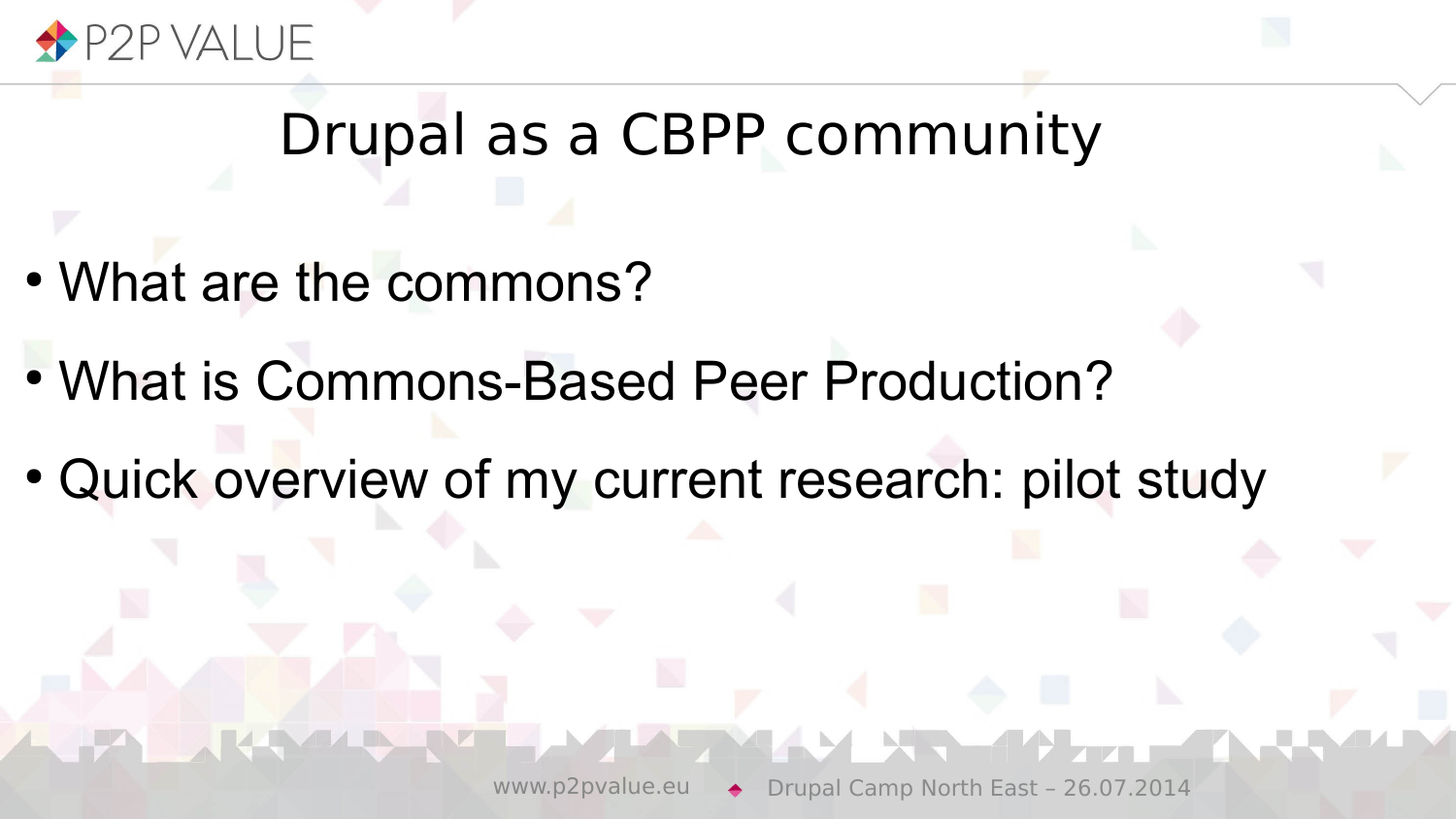

- A notion present in a wide range of cultures from all eras
- $E.g.:$ 
	- Corpvs iuris civilis (529-534, emp. Justinian I): Res Communis (cannot be owned) and Res Nullius (no owner)
	- Siete Partidas (1252-1284, kingdom Alfonso X): "those goods that belong to all the creatures of the World [...], the city [...] or its residents [...]"

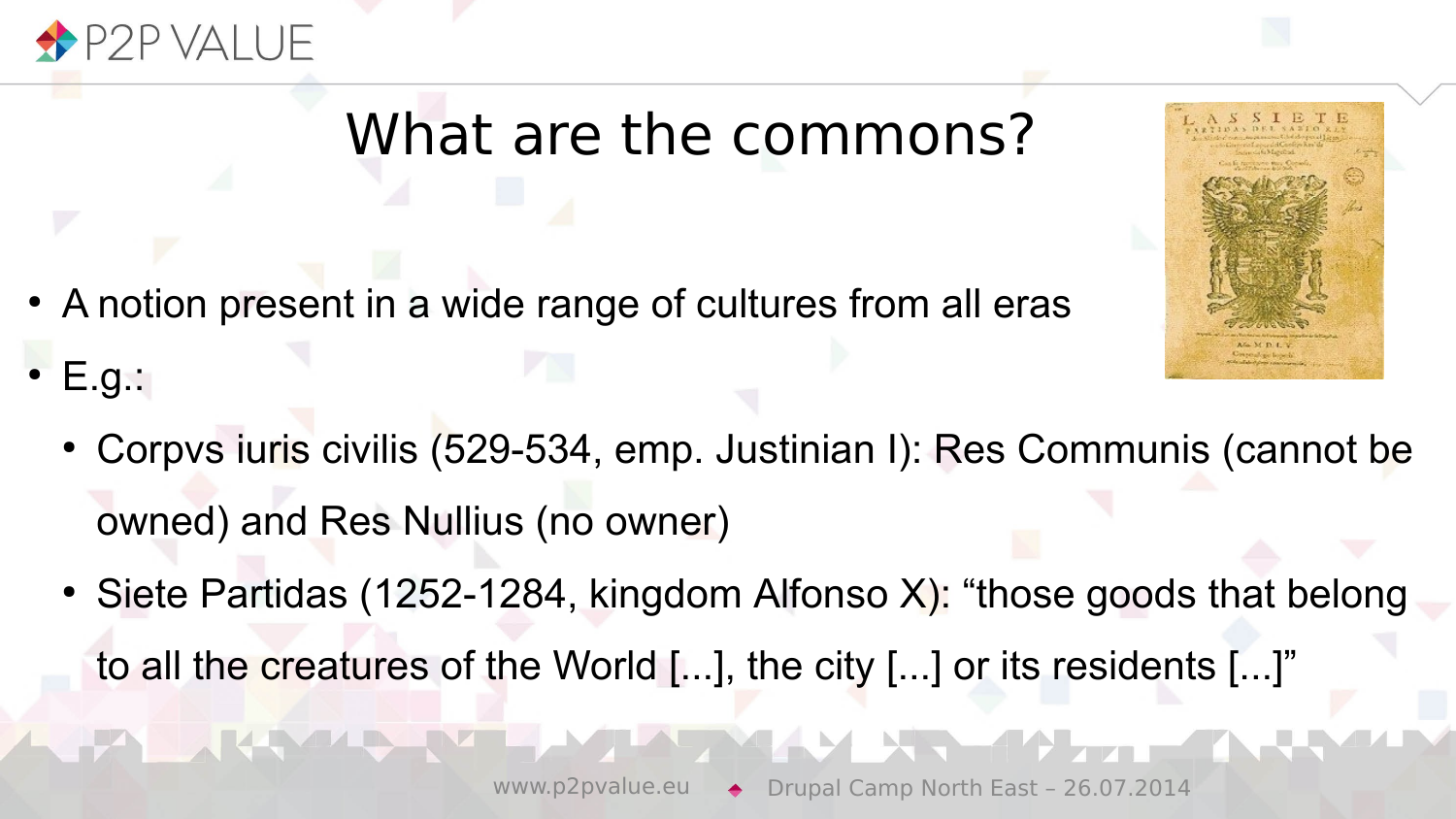

- Let's define it according to classical economics:
	- **Excludability**: feasible to prevent its access to it
	- **Rivalry**: its use or consumption prevents or affects the consumption by others

|                    | <b>Rival</b>                                                          | <b>Non-Rival</b>                                                 |
|--------------------|-----------------------------------------------------------------------|------------------------------------------------------------------|
| <b>Excludable</b>  | Private goods.<br>E.g.: bread                                         | Toll goods. E.g.:<br>cable TV                                    |
| Non-excluda<br>ble | <b>Common Pool</b><br>Resources E.g.:<br>fish taken from<br>the ocean | <b>Public goods</b><br>E.g.: lighthouse,<br><b>Free Software</b> |

V. Ostrom and E. Ostrom (1999)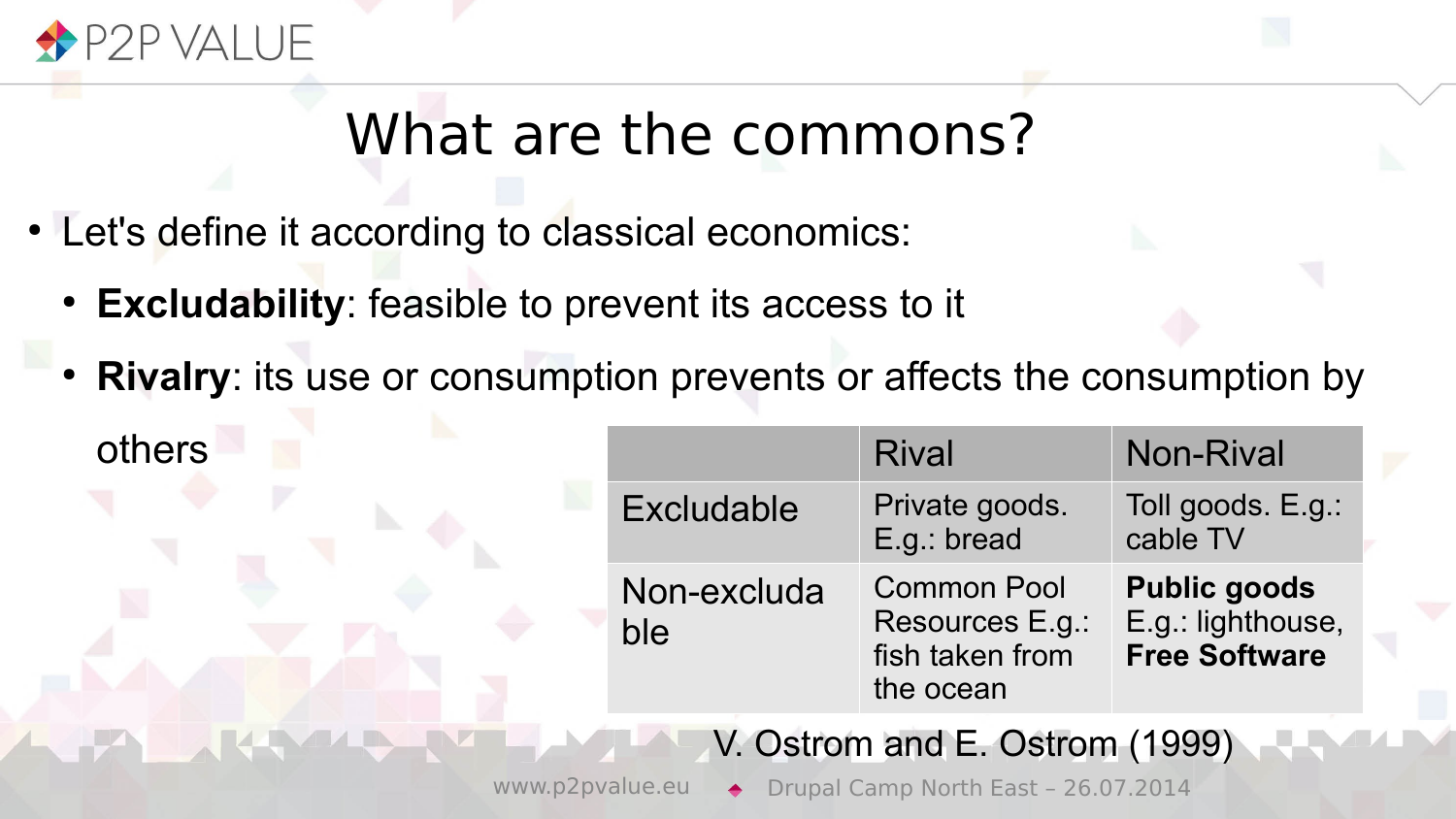

- The commons: as a **resource or good shared by a group of people that may be subject to social dilemmas**, such as over-exploitation or free-riding. (Hess & E. Ostrom, 2007)
- "The tragedy of the commons", Hardin (1968) states how resources shared by individuals acting out of self-interest in order to maximise its own benefit produces the depletion of the common-resource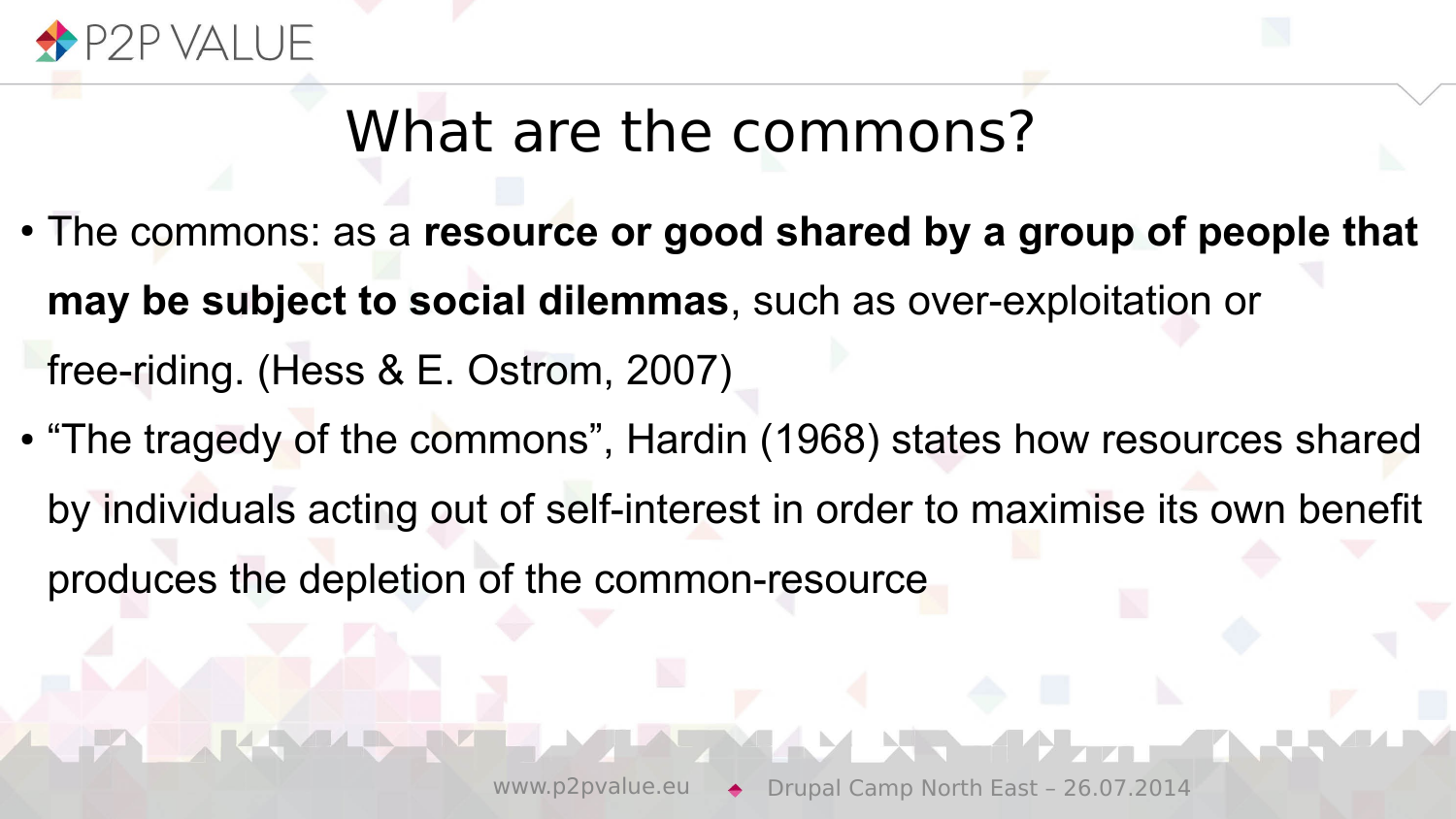

- However, the research of Ostrom showed that under certain conditions these resources can indeed be managed in a sustainable way by local communities of peers
- Furthermore, some of these goods are **anti-rival**: the more people use them, the more utility each person receives (e.g.: Free software). Weber (2004)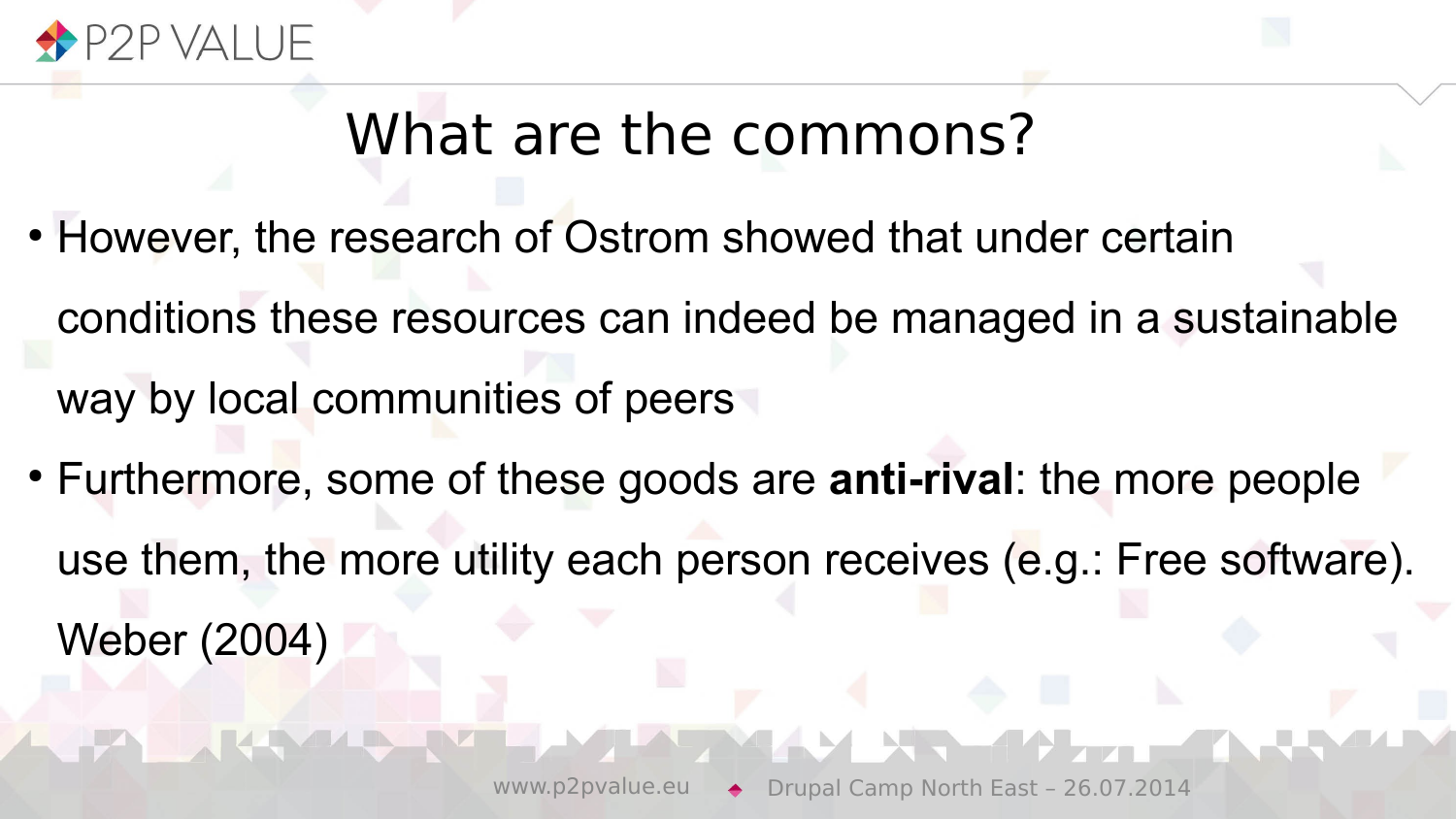

- One more dimension: the scope of the ownership:
- "those goods that belong to **everyone and no one at the same time**,
	- therefore not following the rules of the market"
		- Lafuente et al. (2007)

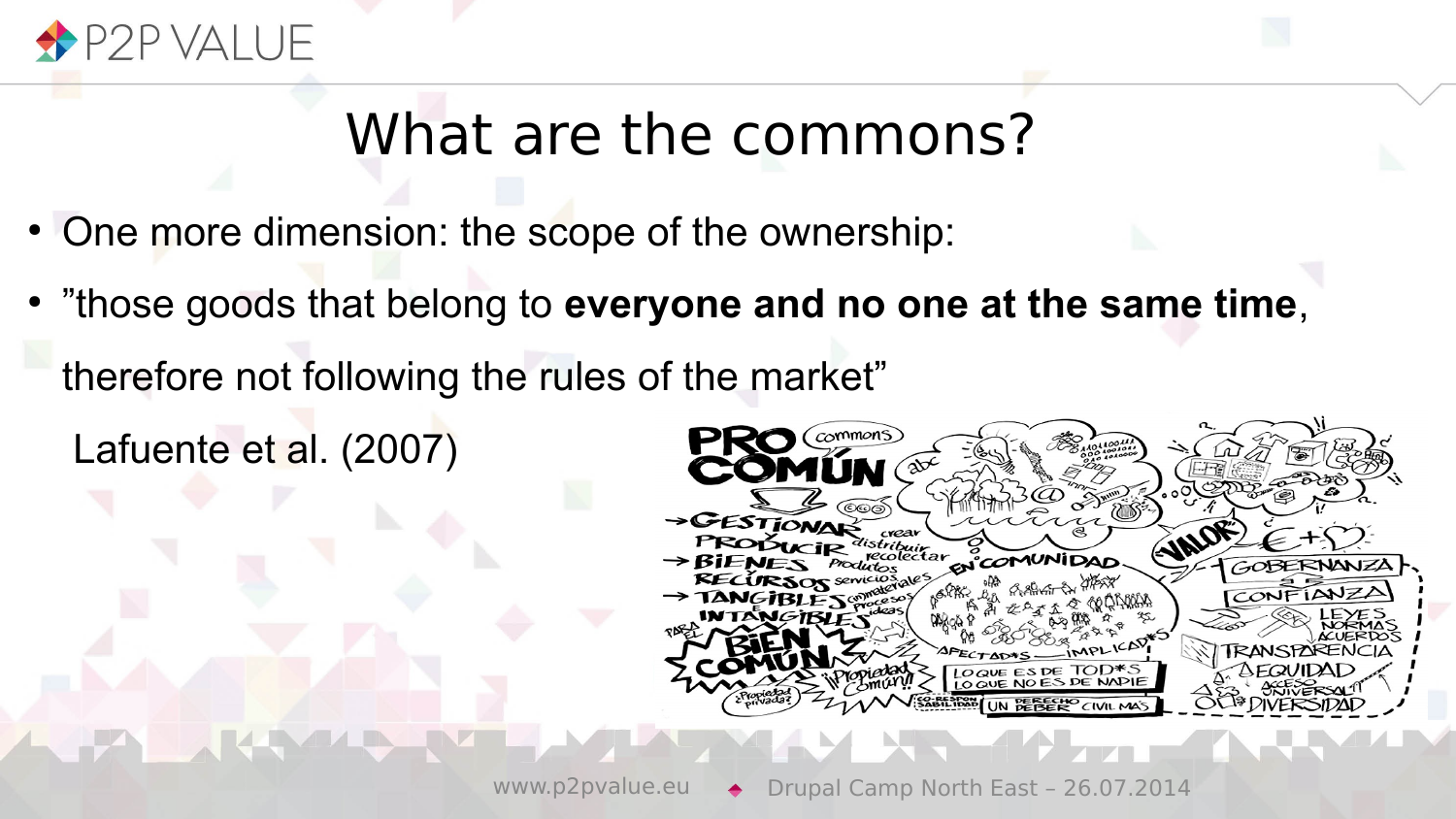

#### The Drupal goods as a commons

- **Anti-rival**: its use by a person increases the value for other users
- **Non-excludable**: accessibility is protected as part of the licenses applied for
- the code, the contents created in the community, etc.
- **Global** : the ownership does not belong to any individual or state, as protected by the licenses chosen (exception: the trademark)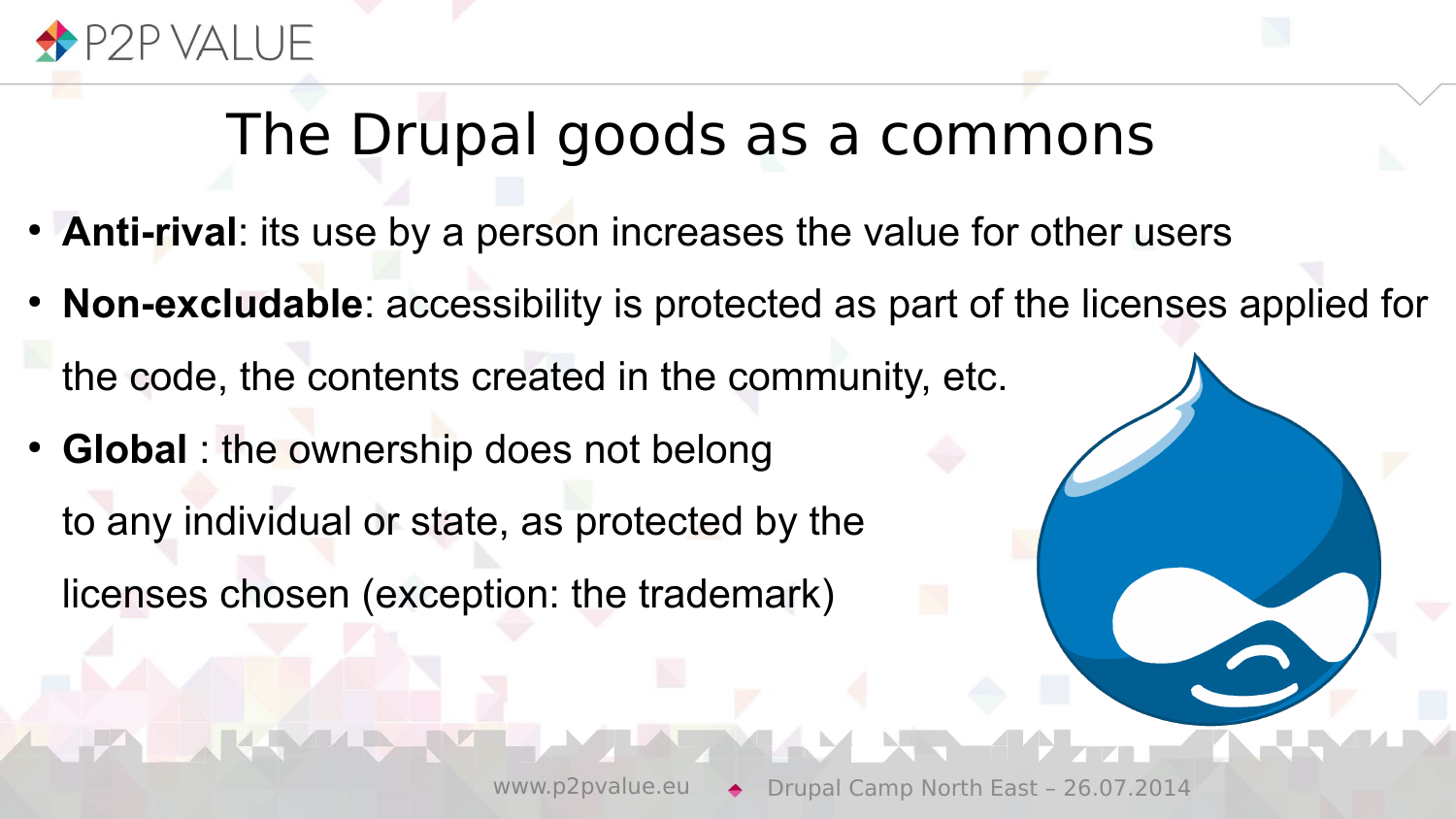

#### What is Commons-Based Peer Production?

- A new model of socio-economic production in which groups of loosely connected individuals cooperate with each other to produce meaningful products without a traditional hierarchical organisation (Benkler, 2006)
- Emerging model (see [http://directory.p2pvalue.eu/\)](http://directory.p2pvalue.eu/)





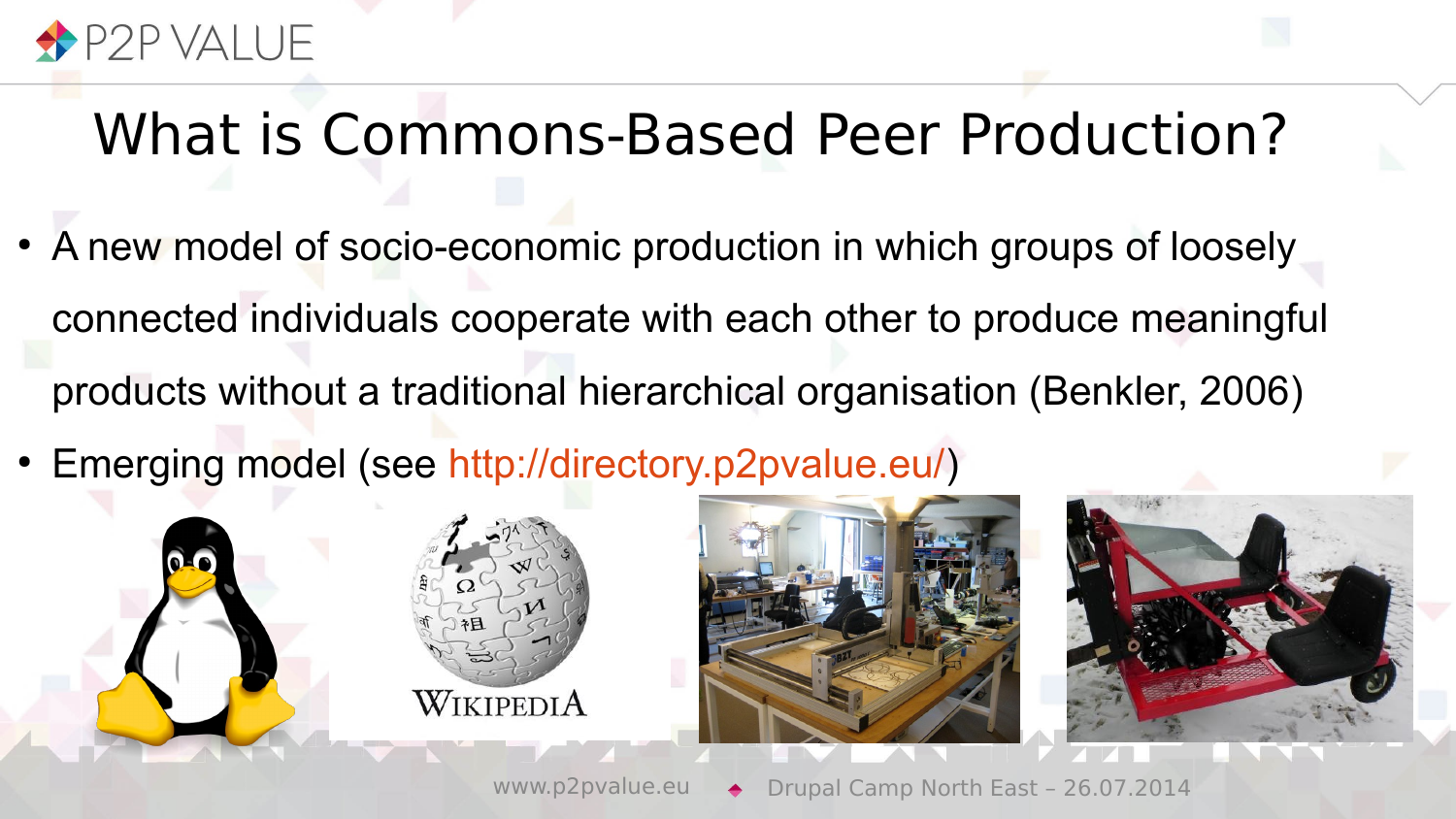

# What is Commons-Based Peer Production?

- Ongoing discussion on the differences between CBPP, Peer Production, the delimitation criteria, etc.
- Criteria used in P2Pvalue project (P2Pvalue, 2014):
	- **Collaborative process**
	- **Peer-based**: not solely or mainly coordinated by contractual relationships, hierarchical command, large degree of self-assignment
	- **Commons-process**: process driven by the general interest
	- **Favouring reproducibility**: of the goods, practices, methodologies, etc.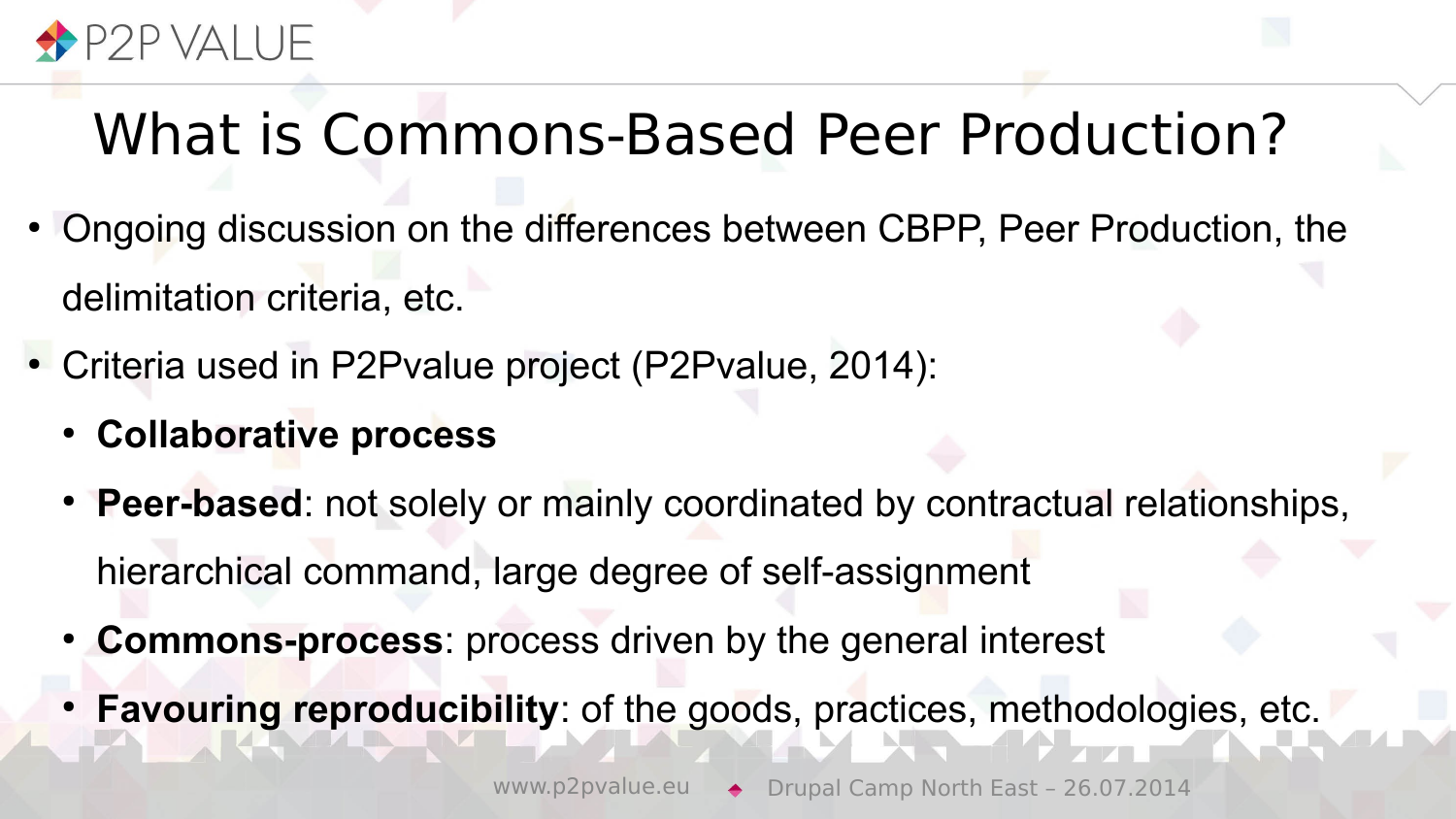

# Drupal as a CBPP community

- Drupal as a community whose mode of production is:
	- **Collaborative process**



- **Peer-based:** different levels of structure depending on the process, but not mainly based on contractual obligations neither forms of coercion
- **Commons-process**: process driven by the general interest, results in openness of the resources
- **Favouring reproducibility**: via Free Software/CC licenses, exchange of practices, etc.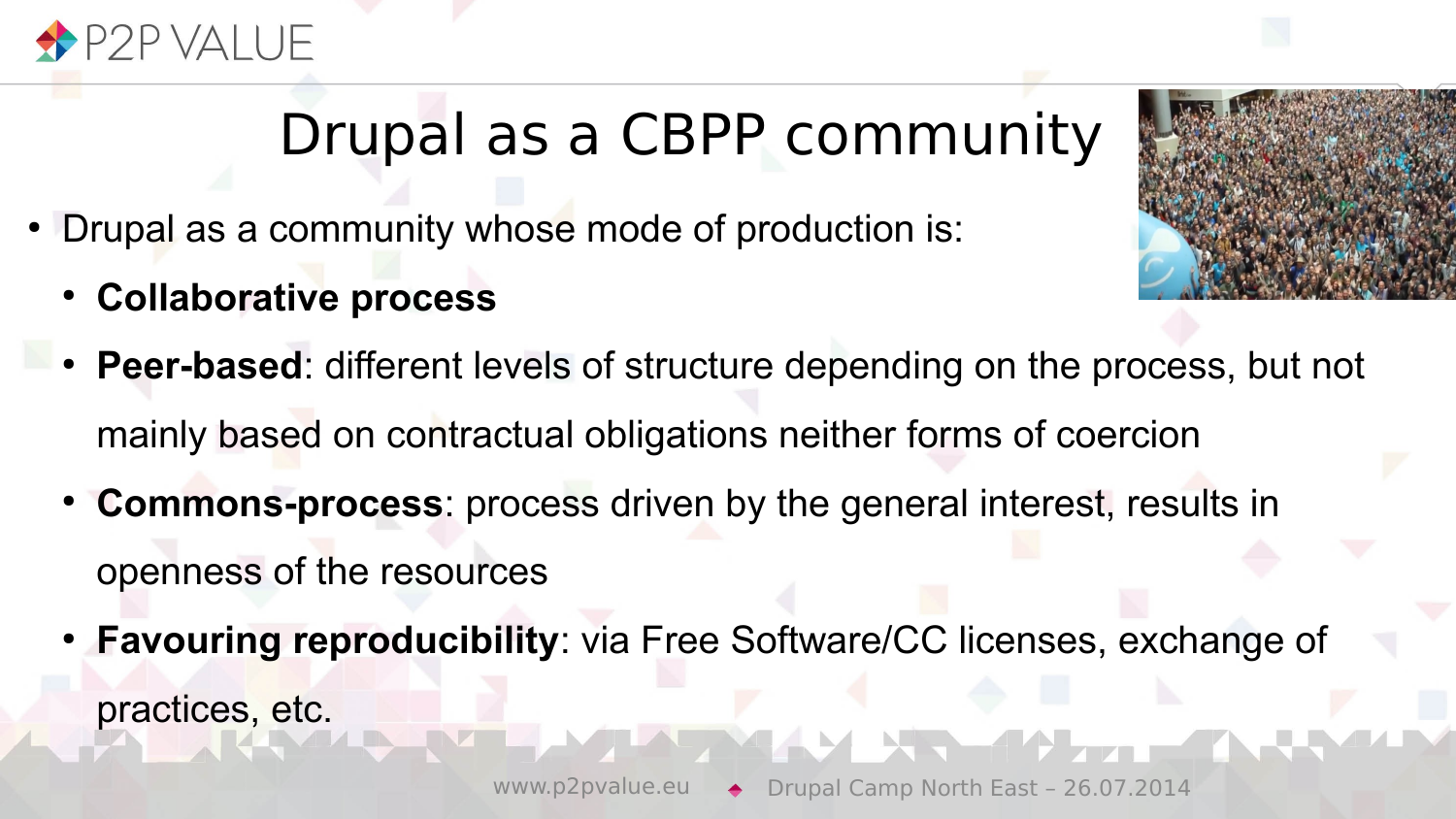

# Contribution activities as unit of analysis

- Studies have traditionally looked either at the individuals or at the whole community (e.g.: motivations to contribute, structure of the community, etc.)
- My approach is to look at activities as unit of analysis (using Activity Theory as a framework)
- Implies to understand **deeply** what **contribution** means: pilot study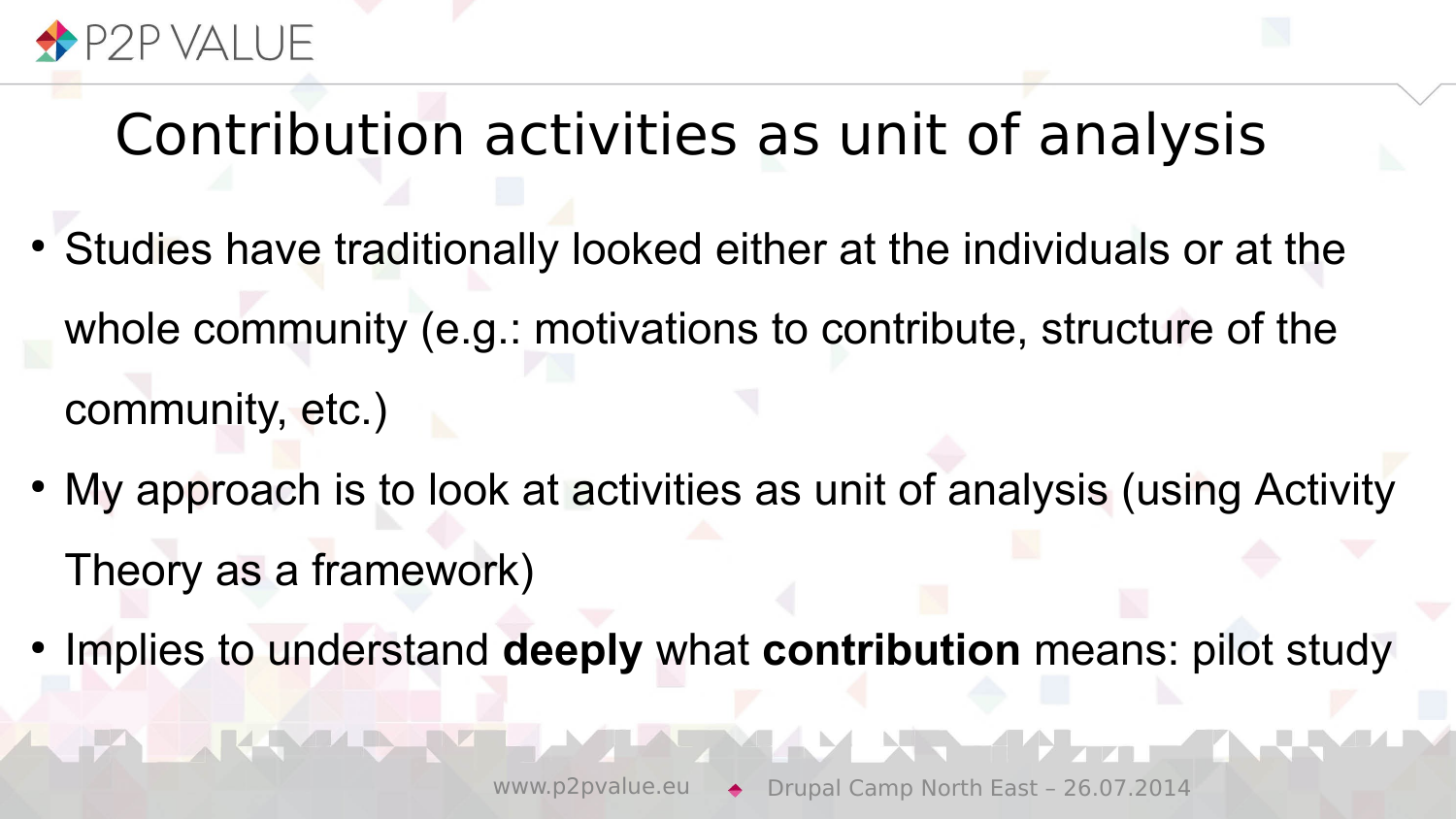

# Pilot study

- Attending Drupal events
- Qualitative interviews to understand **what** activities are perceived as contributions and **how**
- Looking for interviewees!: please ping me @drozas // [drozas@surrey.ac.uk](mailto:drozas@surrey.ac.uk)
- Once the pilot finishes, look deeper into certain activities (using Activity Theory as a framework)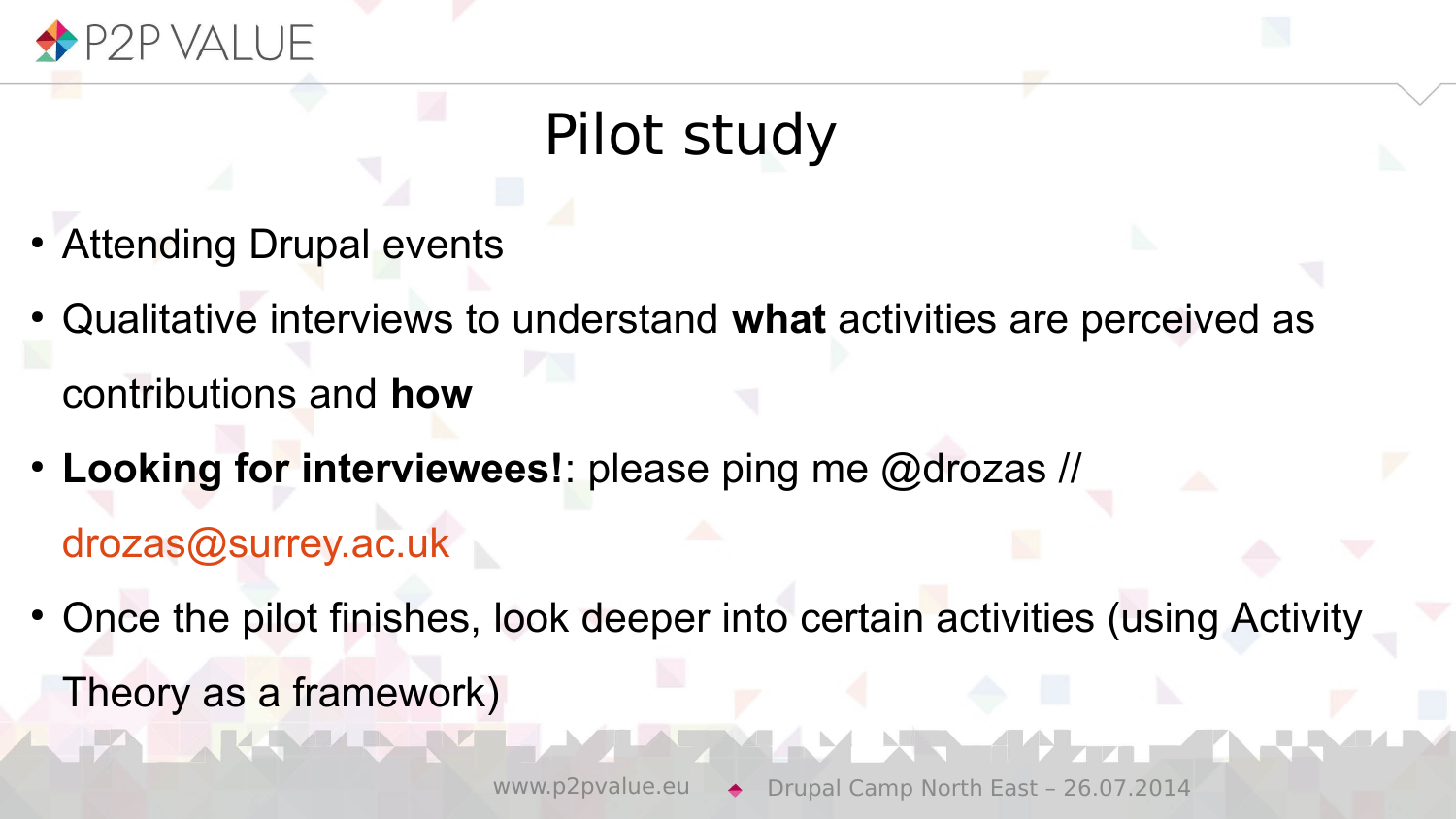

**The Second** 

#### Example of AT: contributed modules



www.p2pvalue.eu → Drupal Camp North East - 26.07.2014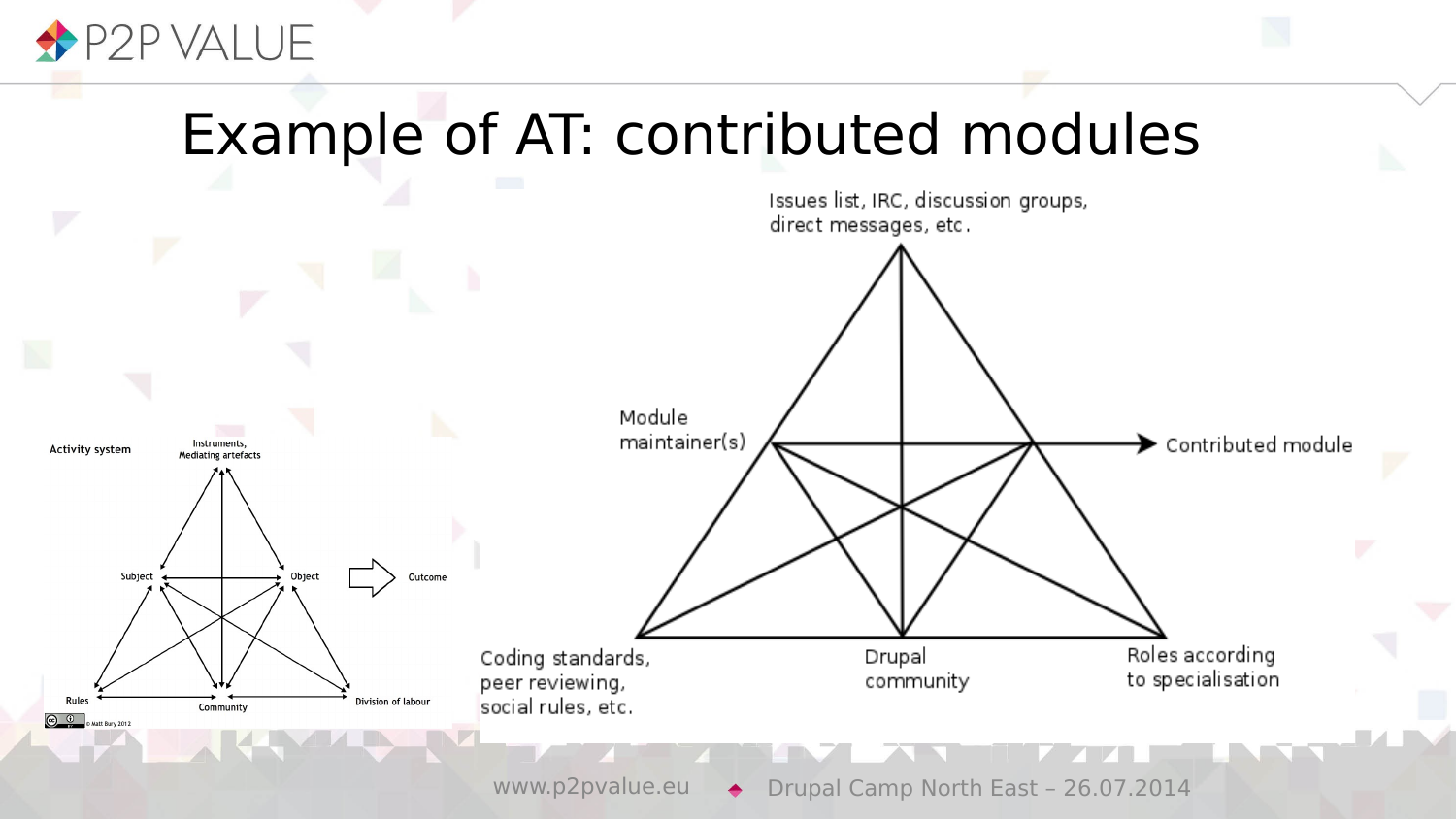

# **Conclusions**

- Drupal as part of a wider phenomena
- As community, we can also benefit from the insights of

these studies

● How to improve it?... doing **research** in a "**Drupal way**"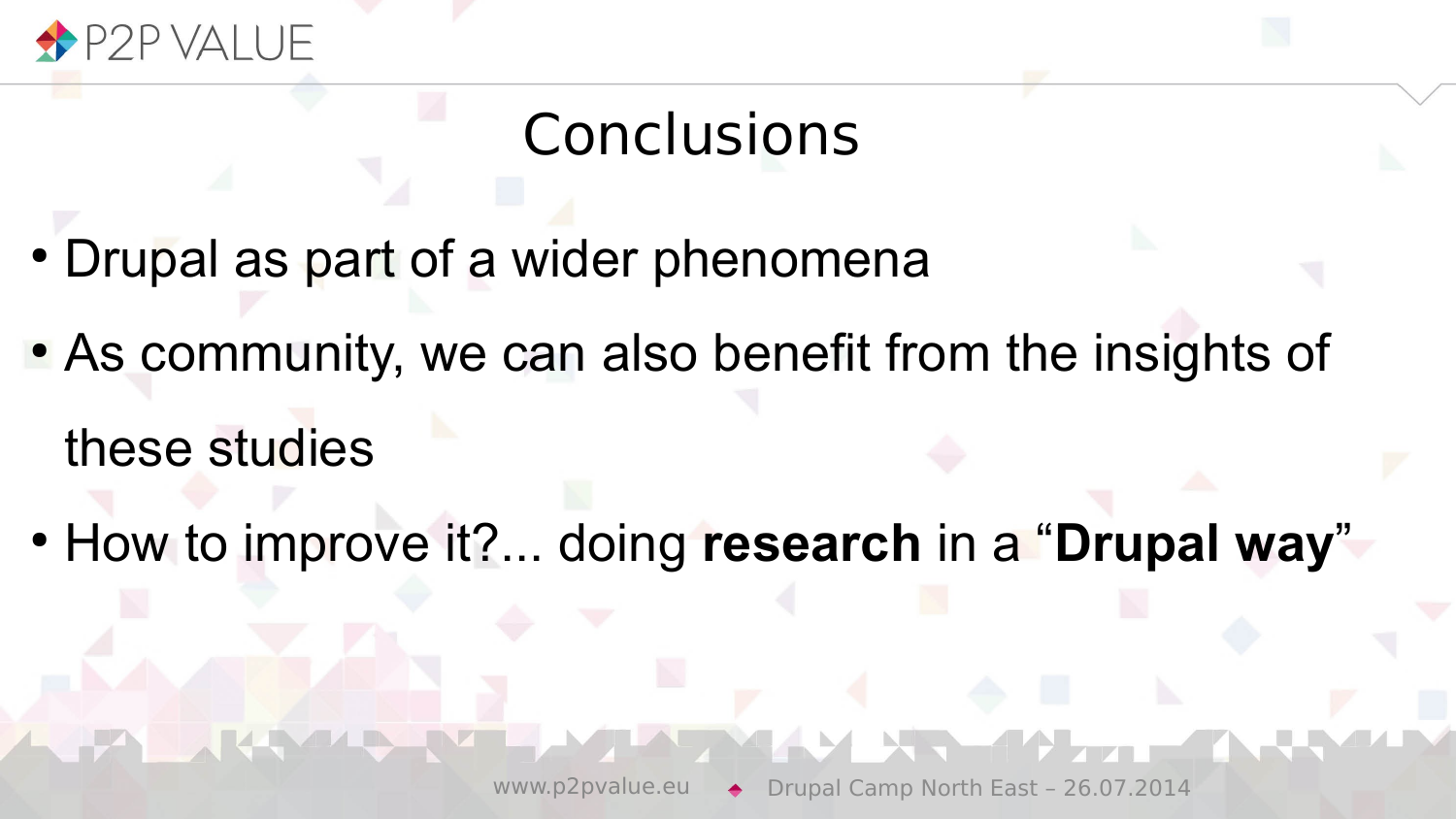

# **Conclusions**

- Some ideas (proposal for Community Summit @Drupalcon Amsterdam)
	- Increase contact between those interested in the study of the community
	- Make the results available for discussion in the community
	- E.g.: Group at Drupal.org: "Research about the Drupal Community"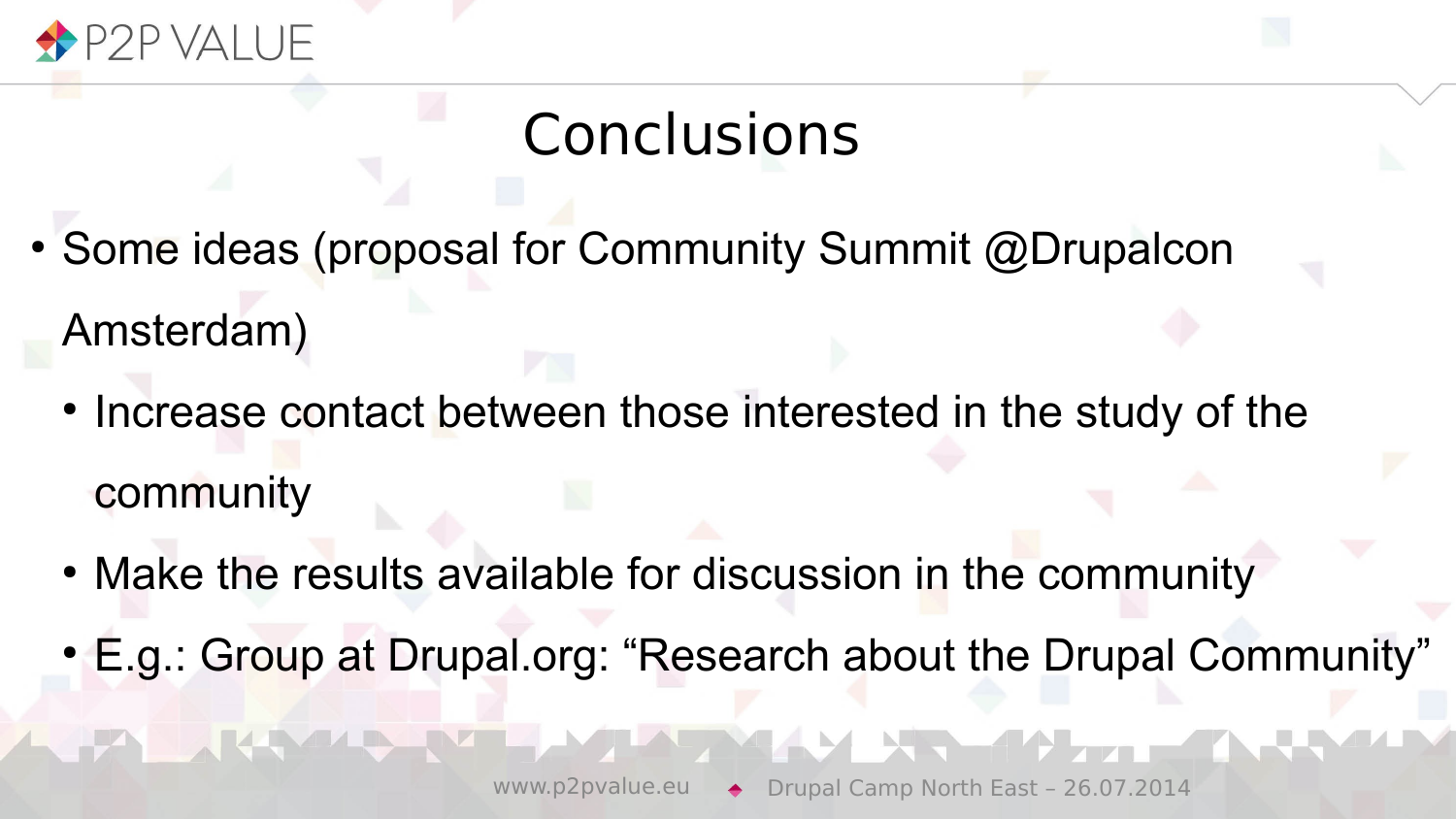

## References

- Krogh, G. V. & Hippel, E. V. (2006). The promise of research on open source software.Management Science, 52 (7), pp. 975–983. Retrieved from <http://www.jstor.org/stable/20110574>
- Huang, Le & Panchal. (2011). Analysis of the structure and evolution of an open-source community.
- Moghaddam, R. Z., Bailey, B. P. & Fu, W.-t. (2012). Consensus building in open source user interface design discussions, 1491–1500.
- Nordin and Meir (2013). Drupal community Pilot Survey. <http://tzk-design.com/drupal-community-pilot-survey>
- Sims, J. P. (2013). Interactive engagement with an open source community : a study of the relationships between organizations and an open source.
- Gevaber, G. C. & Spangenberg, G. A. (1776). Corpvs ivris civilis, 19–20. Retrieved from <http://books.google.co.uk/books?id=Ll5EAAAAcAAJ&pg=PA19>
- Alfonso X. (1972). Las siete partidas del rey don alfonso el sabio, cotejados con varios códices antiguos por la real academia de la historia. Ed. Atlas, Lope de Vega.
- Ostrom, V. & Ostrom, E. (1999). Public goods and public choices. In Polycentricity and local public economies. readings from the workshop in political theory and policy analysis (pp. 75–105). Ed. Michael McGinnis, Ann Arbor.-University of Michigan Press.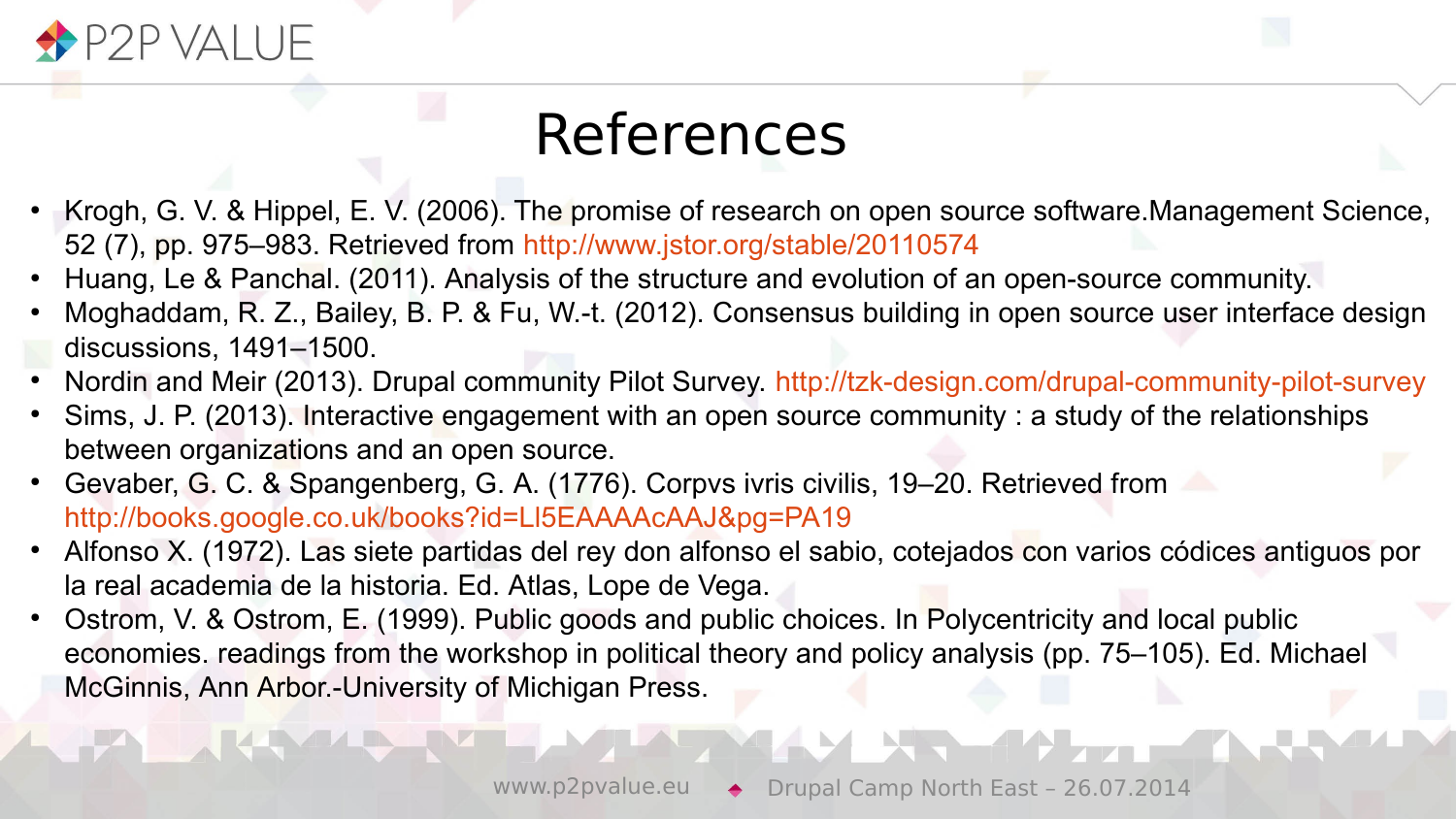

#### References

- Hess, C. & Ostrom, E. (2007). Introduction: an overview of the knowledge commons.
- Hardin, G. (1968). The tragedy of the commons. New York.
- Weber, S. (2004). The success of open source. Cambridge Univ Press.
- Lafuente, A. et al. (2007). Los cuatro entornos del procomún.
- Benkler, Y. (2006). The wealth of networks: how social production transforms markets and freedom. Yale University Press.
- P2Pvalue (2014). Report criteria of delimitation and typification common-based peer production (Version February 26 2014). Ongoing work.
- Images:
	- [http://en.wikipedia.org/wiki/Siete\\_Partidas#mediaviewer/File:Partidas.jpg](http://en.wikipedia.org/wiki/Siete_Partidas#mediaviewer/File:Partidas.jpg)
	- [http://www.colaborabora.org/wp-content/uploads/sites/7/2011/10/CBB\\_diapoPROCOMUN1.jpg](http://www.colaborabora.org/wp-content/uploads/sites/7/2011/10/CBB_diapoPROCOMUN1.jpg)
	- [https://www.drupal.org/files/druplicon.large\\_.png](https://www.drupal.org/files/druplicon.large_.png)
	- <http://upload.wikimedia.org/wikipedia/commons/a/af/Tux.png>
	- <http://upload.wikimedia.org/wikipedia/commons/5/53/Wikipedia-logo-en-big.png>
	- [http://upload.wikimedia.org/wikipedia/commons/d/d7/Amsterdam\\_Fab\\_Lab\\_at\\_The\\_Waag\\_Society.JPG](http://upload.wikimedia.org/wikipedia/commons/d/d7/Amsterdam_Fab_Lab_at_The_Waag_Society.JPG)
	- [http://farmhack.net/sites/default/files/The%20Garlic%20Master%20001\\_0.JPG](http://farmhack.net/sites/default/files/The%20Garlic%20Master%20001_0.JPG)
	- <http://www.siftdigital.co.uk/sites/default/files/drupal-community.png>
	- [http://en.wikipedia.org/wiki/Activity\\_theory#mediaviewer/File:Activity\\_system.png](http://en.wikipedia.org/wiki/Activity_theory#mediaviewer/File:Activity_system.png)